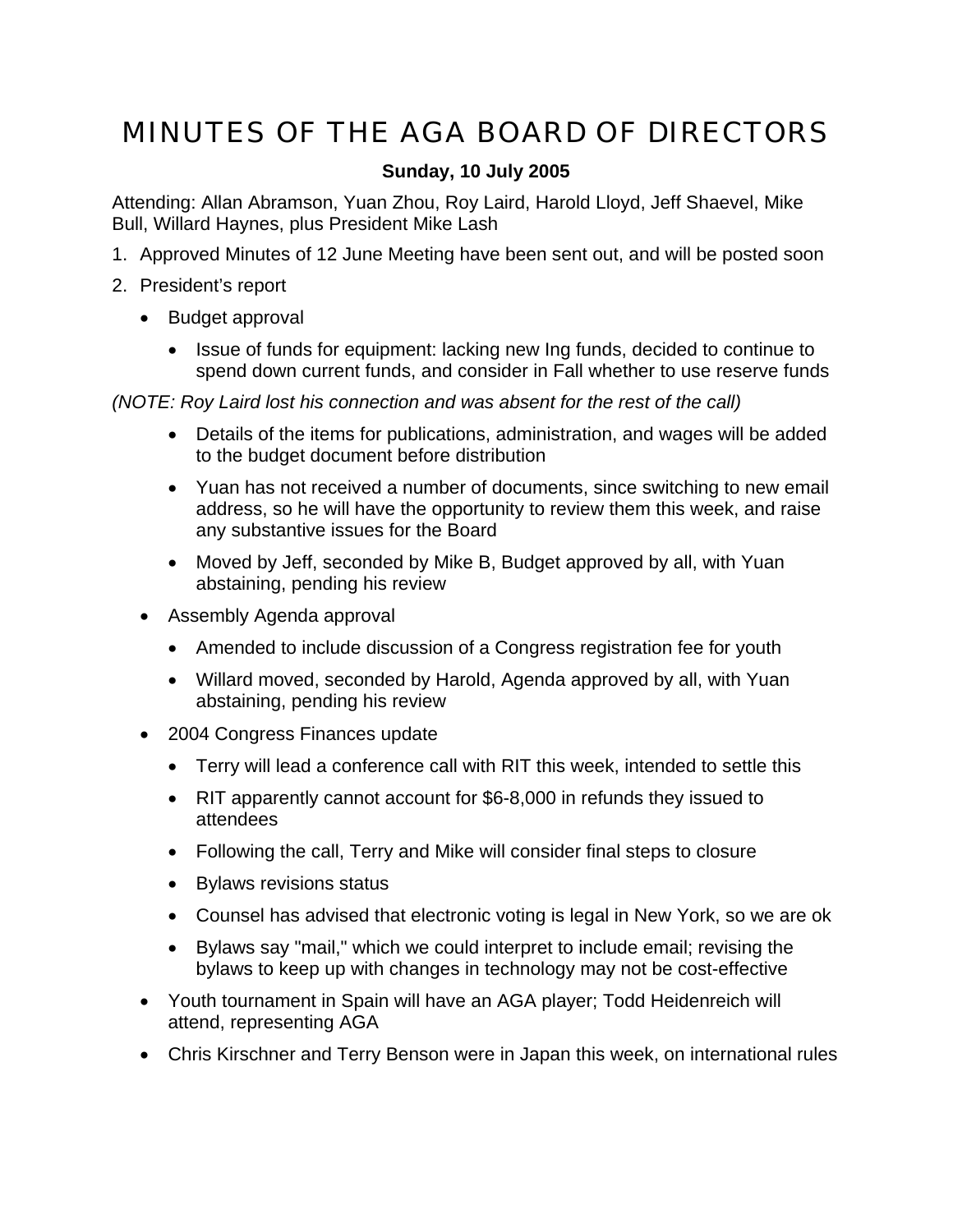- Role of Assembly in voting: Rick Mott graciously withdrew his comments this week; we all agree that the Assembly role will not be changed by the bylaw revisions
- 3. Old Business
- a. AGA membership categories: continue discussion; consider President's paper
	- Concept is to reduce to two categories, youth at \$10 and AGA at \$30 (both for domestic and foreign members)
		- Willard The limited member category is of value, and should be kept
			- It encourages tournament participation
			- Would be ok with him to drop the one day playing fee of \$5
		- Yuan Why not consider dropping the full member fee to \$20? This would encourage people both to join and to renew
			- Mike Bull Suggest piloting this for one year? Willing to reduce it
			- Mike Lash Would prefer a two year pilot, to give it time to work
			- Harold \$20 is too cheap for AGA membership; the issue is the value of membership
			- Jeff Agree with Harold; new members at the lower fee may not participate actively, so would have a net loss
		- Board asked Mike Lash to rewrite the paper, reflecting the divergence of opinion and options, to stimulate discussion at the Congress/Assembly
			- He will submit the revision to the Board before distribution
- b. Invitational tournaments Discussion of Bill Cobb/Mike Lash paper
	- Willard Concern for clear procedures for deciding whom to send
	- Issues include whether one person would be limited to one trip every two years or so, or whether we should just send the strongest player, even if that means the same player multiple times
	- Mike Lash Use a series of rating tournaments?
	- Mike Bull Prefer to keep the WAGC process as is
	- Yuan The WAGC system works, but is not transparent
	- The Board agreed to provide time at the Congress for open discussion on this one
- c. Minigrant operation Continued discussion Willard
	- Willard In favor of consolidating the various grant processes
		- People don't care about the source of the funds; just give them a simple process